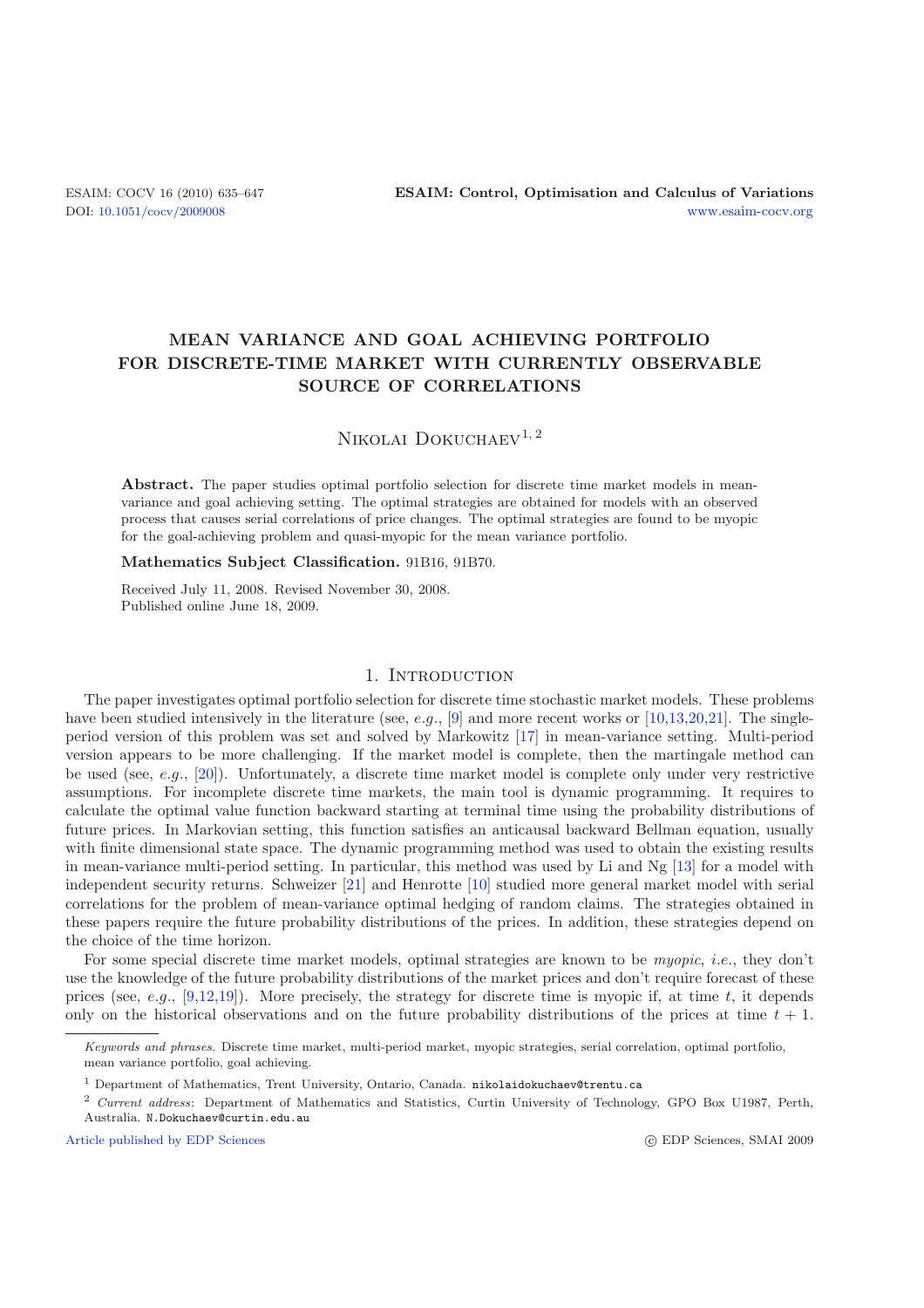In other words, it requires one step forward prediction only, and the optimal choice of the portfolio at time t does not depend on the terminal time and on the probability distributions of the prices at times after  $t + 1$ .

In fact, the most well-known myopic optimal strategies were introduced for continuous time markets [\[18\]](#page-12-8). For the power and log utility functions, the optimal strategies are myopic for continuous time models if the market parameters (the appreciation rates and the volatilities) are currently observable and their forecast is not required. For the case of non-observable parameters, the optimal strategies are found to be myopic for the log utility function only. The impact of the observability or non-observability was intensively studied in the literature (see some references in [\[1](#page-12-9)[,8\]](#page-12-10)).

Unfortunately, the optimal strategies are rarely myopic for discrete time market models. Hakansson [\[9](#page-12-0)] showed that the optimal strategy is not myopic for  $U(x) = \sqrt{x}$  if returns have serial correlation and evolve as a Markov process. The optimal strategies found in [\[10](#page-12-1)[,21](#page-12-4)] are also non-myopic; they require forecast of future distributions. Clearly, it is interesting to find new examples of optimal myopic strategies.

In the present paper, we study optimal portfolio strategies and their myopicness for a incomplete discrete time market; new examples of optimal myopic strategies are found.

We consider the goal-achieving problem of minimization  $\mathbf{E}U(X_T - \kappa)$  and, following Li and Ng [\[13](#page-12-2)], the literary method we use the discounted wealth  $\kappa > X$ multi-period mean-variance problem Var  $X_T \to \min$ ,  $\mathbf{E} X_T \ge \text{const.}$  Here  $X_T$  is the discounted wealth,  $\kappa > X_0$ <br>is a given target value II is a function that describes investor preferences. We consider only  $U(x) = |x|^\delta$ is a given target value, U is a function that describes investor preferences. We consider only  $U(x) = |x|^{\delta}$ , where  $\delta > 0$ .

Similarly to Schweizer [\[21](#page-12-4)] and Henrotte [\[10\]](#page-12-1), we consider the market model with serial correlations for the price changes. The novelty is that we introduce a model with an observable parameter process that causes the correlations. This model can be considered as an analog of the continuous time market models such that the appreciation rate can be observed directly, i.e., when the Merton's optimal strategies are myopic for power utility functions.

We use some alternative to the dynamic programming method. More precisely, we calculate the optimal strategies directly, using the approach from Dokuchaev [\[3](#page-12-11)[,5](#page-12-12)], where optimal and myopic strategies were obtained in discrete time setting for power and log utilities. The present paper extends this approach on the goal achieving and mean-variance problems. Convenient and compact explicit formulas for optimal strategies are obtained. For the goal-achieving problem, these strategies appear to be myopic. In the mean variance setting, the optimal strategy appears to be non-myopic, but the required information about the future distributions is very limited: for a multi-stock market with n stocks, for an arbitrarily large n, it is required to estimate a single scalar parameter  $\alpha$  defined by [\(3.7\)](#page-5-0). As a consequence, the corresponding strategy does not leave the efficient frontier even if this parameter is calculated with an error, or if the time horizon is changed (Cor. [4.1\)](#page-6-0). In addition, we found that, under natural assumptions, the probability distributions for the distant future have little effect on the value of this parameter. This also reduces non-myopicness of the optimal strategy. It is why this strategy can be called quasi-myopic.

The strategies obtained here can be compared with the continuous time strategies from Hipp and Taksar [\[11\]](#page-12-13), Lim and Zhou  $[15]$  $[15]$ , and Lim  $[14]$ .

It can be added that Schweizer [\[21\]](#page-12-4), Li and Ng [\[13](#page-12-2)], and Henrotte [\[10\]](#page-12-1) considered the optimality criterions that include the total wealth. We consider the case when the discounted wealth is presented in the optimality criterions.

## 2. The market model

We are given a standard probability space  $(\Omega, \mathcal{F}, P)$ , where  $\Omega$  is the set of all elementary events,  $\mathcal F$  is a complete  $\sigma$ -algebra of events, and **P** is the probability measure.

We consider a model of a market consisting of the risk-free bond or bank account with price  $B_t$  and the risky stocks with prices  $S_{t,k}$ , where  $t = 0, 1, 2, \ldots$ , and  $k = 1, \ldots, n$ . Here  $n \ge 1$  is the number of stocks. The initial prices  $S_{0,k} > 0$  and  $B_0 > 0$  are given non-random variables.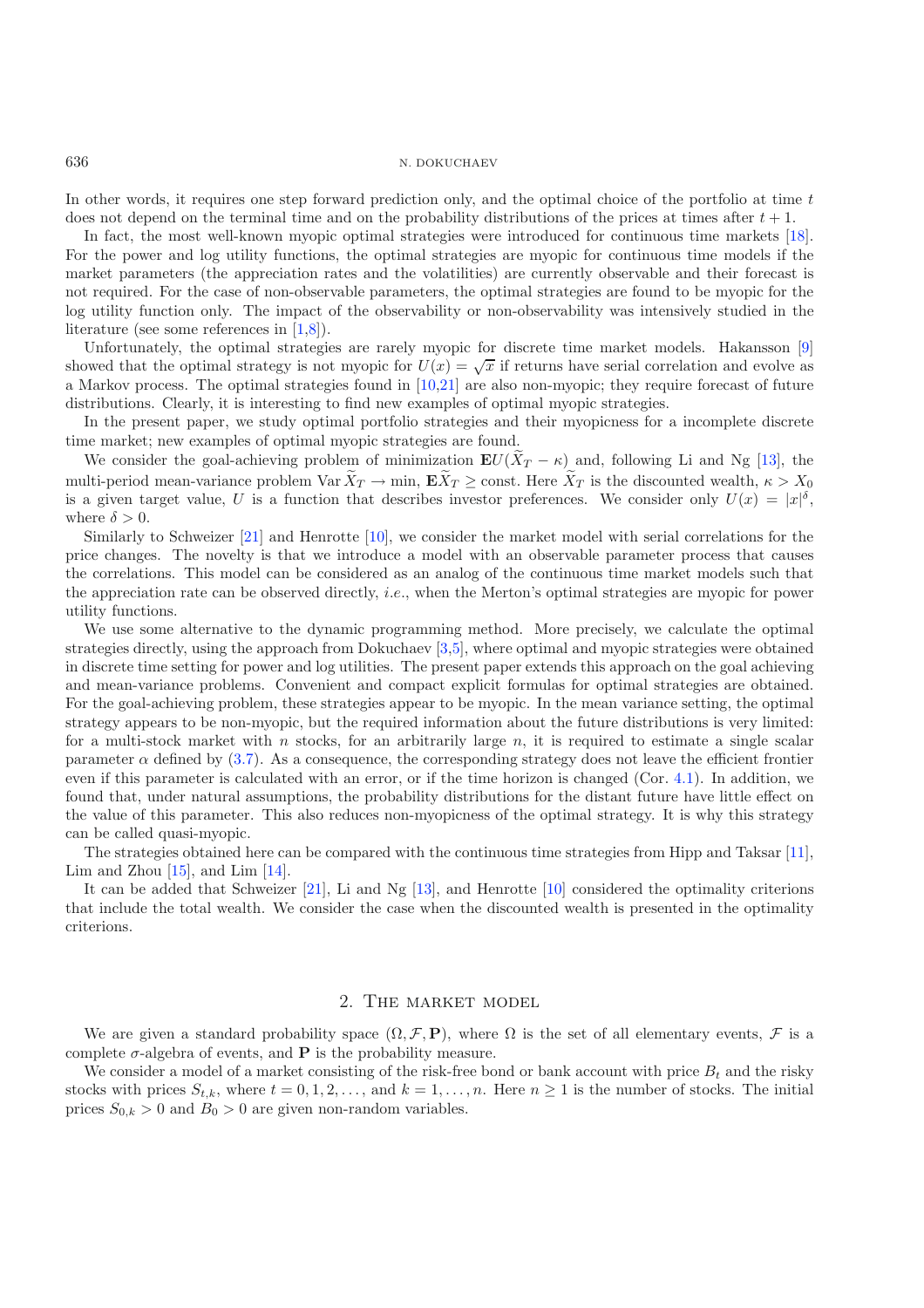We assume that

$$
S_{t,k} = \rho_t S_{t-1,k} (1 + \xi_{t,k}), \quad k = 1, ..., n
$$
  
\n
$$
B_t = \rho_t B_{t-1}, \qquad t = 1, 2, ...
$$
\n(2.1)

Here  $\xi_{t,k}$  and  $\rho_t$  are random variables such that  $\xi_{t,k} > -1$  and  $\rho_t \ge 1$  for all  $t, k$ .

In this setting, the single period risk-free return is  $\rho_t - 1$ , and the single period return for the kth stock is  $\rho_t - 1 + \rho_t \xi_{k,t}.$ 

Let us describe our main assumptions about the distributions of  $(\rho_t, \xi_t)$ , where  $\xi_t = (\xi_{t,1}, \ldots, \xi_{t,n})$ . For  $\xi_t$ and other similar vectors we mean vector-columns, *i.e.*,  $\xi_t$  takes values in  $\mathbb{R}^n$ .

Let  $\mathcal{T} = \{T\}$  be a set of possible terminal times;  $\mathcal{T} \subseteq \{1, 2, 3, \ldots\}$ .

We assume that the following condition is satisfied.

<span id="page-2-0"></span>**Condition 2.1.** *There exists a sequence*  $\{\theta_t\}_{t>1}$  *of random variables that take values in a metric space* Z *such that the following holds for all*  $T \in \mathcal{T}$ *:* 

- (i) The pairs  $\{(\xi_t, \rho_t)\}_{t=1}^T$  are mutually conditionally independent given  $\theta_1, \ldots, \theta_{T-1}$ .<br>ii) For any  $t=2$   $T-1$  the pair  $(\xi, \rho_t)$  is independent from  $\theta_t$   $\theta_T$ , conditional
- (ii) *For any*  $t = 2, \ldots, T-1$ *, the pair*  $(\xi_t, \rho_t)$  *is independent from*  $\theta_t, \ldots, \theta_{T-1}$  *conditionally given*  $\theta_1, \ldots, \theta_{t-1}$ *. In addition, the pair*  $(\xi_1, \rho_1)$  *is independent from*  $\theta_1, \ldots, \theta_{T-1}$  *unconditionally.*
- (iii)  $\theta_t$ ,  $S_t$ , and  $B_t$ , are currently observable, i.e., the values  $\{(\theta_s, S_s, B_s)\}_{s\leq t}$  are known at time t. (It follows *that*  $\xi_t$  *and*  $\rho_t$  *are currently observable*).
- (iv) At any time  $t = 0, \ldots, T-1$ , the conditional distributions of  $(\xi_{t+1}, \rho_{t+1})$  given  $(\theta_1, \ldots, \theta_t)$  are known. *(If*  $t = 0$ *, then the unconditional distribution is known.)*

In this model,  $\{\theta_t\}$  defines mutual dependence of the pairs  $\{\xi_t, \rho_t\}$  *i.e*, it is the source of serial correlations; we assume that this process is currently observable. The vector  $\theta_t$  represents observable market data that affect the probability distributions of price movement. It can include, for instance, historical trade volume, economic indicators, price index, a systematic market risk factor, the beta coefficients in the CAPM model, etc.

In fact, the vector  $(\theta_1,\ldots,\theta_t)$  together with the conditional distribution of  $(\xi_{t+1}, \rho_{t+1})$  given  $(\theta_1,\ldots,\theta_t)$ describes information about  $\xi_{t+1}$  available at time t.

Note that Condition [2.1\(](#page-2-0)iv) can be actually relaxed (see Rem. [3.3](#page-5-1) below).

**Example 2.1.** Condition [2.1\(](#page-2-0)i)–(ii) is satisfied, for instance, if there exists a metric space W and measurable functions  $f_t(\cdot): \mathcal{Z}^{k-1} \times \mathcal{W} \to \mathbf{R}^{n+1}$  such that  $(\xi_t, \rho_t) = f_t(\theta_1, \dots, \theta_{t-1}, w_t), t = 1, 2, \dots$ , where  $w_t$  are mutually independent random variables that take values in W and are independent from  $\{\theta_t\}$ .

The notation a.s. means "almost surely", *i.e.*, "with probability 1".

We assume also that the following condition is satisfied.

<span id="page-2-1"></span>**Condition 2.2.** *For all*  $T \in \mathcal{T}$ *,* 

- (i)  $\mathbf{E}\left\{ \rho_t^T \xi_t^T \mid \theta_1, \ldots, \theta_{t-1} \right\} < +\infty$  *a.s.* for  $t = 1, \ldots, T$ ,  $t \leq k$  (if  $t = 1$ , then we mean the unconditional *expectation); and*
- (ii) *For any*  $t = 1, \ldots, T$ *, the conditional covariance matrix for*  $\xi_t$  *given*  $\theta_1, \ldots, \theta_{t-1}$  *is non-degenerate, and*

$$
\mathbf{P}(\xi_{t,k} > 0 \,|\, \theta_1, \ldots, \theta_{t-1}) > 0, \quad \mathbf{P}(\xi_{t,k} < 0 \,|\, \theta_1, \ldots, \theta_{t-1}) > 0 \quad a.s.
$$

*(If*  $t = 1$ *, then we mean again the unconditional probability.)* 

Note that Condition [2.2\(](#page-2-1)ii) represents a weakened modification of nondegeneracy condition from Schweizer [\[21\]](#page-12-4). Let  $S_t = (S_{t,1}, \ldots, S_{t,n})$  (we mean again a vector column).

Let  $X_0 = 1$  be the initial wealth of an investor at time  $t = 0$ , and let  $X_t$  be the wealth at time  $t \geq 0$ . We set that

$$
X_t = \beta_t B_t + \gamma_t^{\top} S_t,
$$
\n(2.2)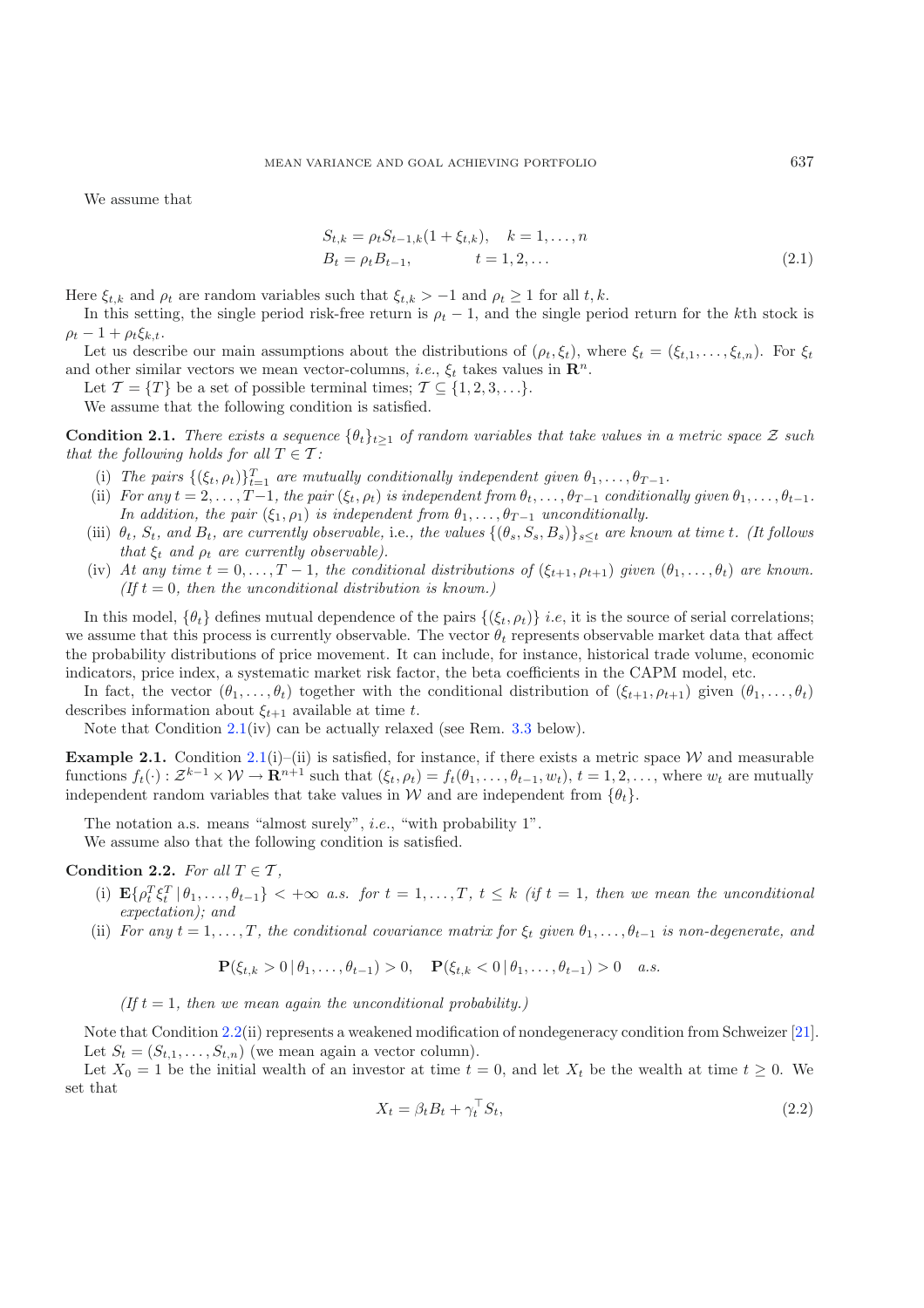where  $\beta_t$  is the quantity of the bond portfolio and where  $\gamma_t = (\gamma_{t,1}, \dots, \gamma_{t,n})$  is the quantity of the stock portfolio (a vector-column),  $\gamma_t^T S_t = \sum_k \gamma_{t,k} S_{t,k}$ . The pair  $(\beta_t, \gamma_t)$  describes the state of the bond-stocks securities partfolio at time t. We call the sequences of these pairs strategies portfolio at time t. We call the sequences of these pairs strategies.

We consider the problem of choosing an optimal strategy. Some constraints will be imposed on current operations in the market.

Let  $\mathcal{F}_t$  be the filtration generated by the process  $(S_t, B_t, \theta_t)$  that represents the flow of observable data.

**Definition 2.1.** A strategy  $\{(\beta_t, \gamma_t)\}\$ is said to be admissible if

- (i) The process  $(\beta_t, \gamma_t)$  is adapted to the filtration  $\mathcal{F}_t$ .
- (ii) For all  $t \geq 0$ ,

$$
\mathbf{E}\left\{ \left| X_t \right| \theta_1, \ldots, \theta_t \right\} < +\infty \quad \text{a.s.}
$$

(iii) For all  $t \geq 0$ ,

$$
X_{t+1} - X_t = \beta_t (B_{t+1} - B_t) + \gamma_t^{\top} (S_{t+1} - S_t).
$$

Note that  $\beta_t$  and  $\gamma_t$  are defined by  $\{\xi_m, \rho_m, \theta_m\}_{m=1}^t$ .<br>For the trivial risk-free "keep-only-bonds" strategy

For the trivial, risk-free, "keep-only-bonds" strategy, the portfolio contains only the bonds,  $\gamma_t \equiv 0$ , and the corresponding wealth is  $X_t \equiv \beta_0 B_t / B_0 \equiv \prod_{m=1}^t \rho_m$ .

Let 
$$
R_t \triangleq \prod_{m=1}^t \rho_m
$$
.

**Definition 2.2.** The process  $\widetilde{X}_t \triangleq R_t^{-1} X_t$  is called the discounted wealth.

Set  $\widetilde{S}_t \triangleq R_t^{-1} S_t$ ,  $t > 1$ ,  $\widetilde{S}_0 \triangleq S_0$ . Clearly,  $\widetilde{S}_t = \widetilde{S}_{t-1}(1 + \xi_t)$ .

<span id="page-3-1"></span>**Proposition 2.1.** *Let*  $\{(X_t, \gamma_t)\}\)$  *be a sequence, and let the sequence*  $\{(\beta_t, \gamma_t)\}\)$  *be an admissible strategy, where*  $\beta_t = (X_t - \gamma_t X_t) B_t^{-1}$ . Then the strategy  $\{(\beta_t, \gamma_t)\}\$ is self-financing if and only if the process  $\widetilde{X}_t = R_t^{-1} \widetilde{X}_t$ *evolves as*

$$
\widetilde{X}_{t+1} - \widetilde{X}_t = \gamma_t^\top (\widetilde{S}_{t+1} - \widetilde{S}_t), \quad t \ge 0.
$$

It follows from this proposition that the sequence  $\{\gamma_t\}$  alone suffices to specify admissible strategy  $\{(\beta_t, \gamma_t)\}.$ For  $t \geq 0$ , let random  $\mathcal{F}_t$ -adapted sets  $\Delta_t \subset \mathbb{R}^n$  be given such that  $0 \in \Delta$  for all  $t, \omega$ . In the following definition we consider the infinite time horizon.

<span id="page-3-0"></span>**Definition 2.3.** Let  $\bar{\Sigma}$  be the set of all sequences  $\gamma = {\gamma_t}$  such that the corresponding strategy  ${(\beta_t, \gamma_t)}$  is admissible and such that  $\gamma_t \in \Delta_t$  a.s.

We shall call again a sequence  $\gamma \in \overline{\Sigma}$  strategy.

The constraints in Definition [2.3](#page-3-0) cover many models with restrictions on the portfolio selection. There are some examples:

- (i) Let  $\Delta_t = \{v \in \mathbb{R}^n : \dim(v) \leq m\}$ , where m is given, and where  $\dim(v)$  denotes the total number of non-zero components of a vector  $v \in \mathbb{R}^n$ . Then these constraints describe optimal portfolio compression problem when portfolio cannot include more than m different stocks at any time.
- (ii) Let  $\Delta_t = \{v = (v_1, \ldots, v_n) \in \mathbb{R}^n : v_k \in [a_k, b_k]\},\$  where  $-\infty \le a_k \le b_k \le +\infty$  are given constants. Then these constraints describe the model with restrictions on the quantity of shares.
- (iii) Let  $\Delta_t = \{v = (v_1, \ldots, v_n) \in \mathbb{R}^n : S_k v_k \in [a_k, b_k]\},\$  where  $-\infty \le a_k \le b_k \le +\infty$ . Then these constraints describe the model with restrictions on the wealth invested in particular stocks.
- (iv) Let  $\Delta_t = \{v = (v_1, \ldots, v_n) \in \mathbb{R}^n : v_1 \geq 0, \ldots, v_k \geq 0\}$ . Then these constraints describe the model where the short sale is forbidden for the stocks  $1, \ldots, k$ .
- (v) Let  $\Delta_t$  be finite or countable. Then these constraints cover the model where stock shares are not divisible arbitrarily.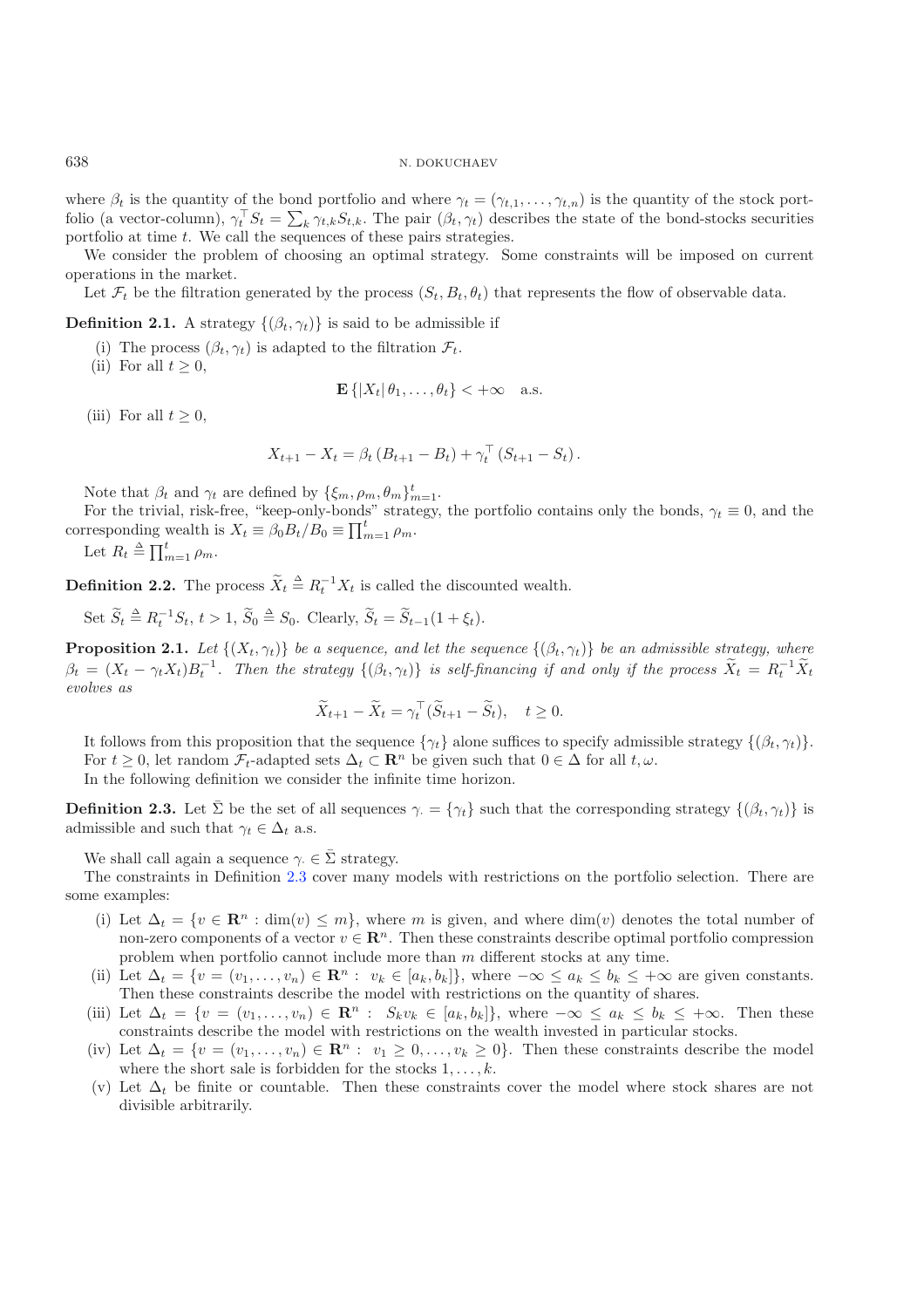#### 3. Goal achieving problem

<span id="page-4-0"></span>Let the initial wealth  $X_0 = 1$  and  $\delta \in (0, +\infty)$  be given. Let  $U(x) = |x|^{\delta}$ .<br>We assume that Conditions 2.1–2.2 are satisfied for all  $T \in \mathcal{T}$ We assume that Conditions [2.1](#page-2-0)[–2.2](#page-2-1) are satisfied for all  $T \in \mathcal{T}$ . Let  $\kappa > X_0$  be given. Consider the following optimization problem:

Minimize 
$$
\mathbf{E}\{U(\widetilde{X}_T - \kappa) | \theta_1, \dots, \theta_{T-1}\}\
$$
  $\forall T \in \mathcal{T}$  with probability 1 over  $\gamma \in \overline{\Sigma}$ . (3.1)

In this setting,  $\kappa$  serves as the target value.

**Remark 3.1.** Note that the required minimization for all possible time horizons and with probability 1 looks unusual for stochastic control setting, since it can be rarely achieved. For the case of a fixed  $T$ , the problem of maximization with probability 1 is also non-trivial, since admissible strategies do not use at time  $t$  the future values  $\{\theta_k\}_{k>t}$ . However, we found below the optimal strategy that solves problem [\(3.1\)](#page-4-0).

# **Additional definitions**

Let mapping  $H_t(v) = H_t(v, \omega) : \mathbb{R}^n \times \Omega \to \mathbb{R}$  be defined as

$$
H_t(v) \triangleq \mathbf{E} \left\{ U \left( 1 + v^\top \xi_{t+1} \right) \Big| \mathcal{F}_t \right\},\
$$

<span id="page-4-2"></span>and let the mapping  $H_0: \mathbf{R} \to \mathbf{R} \cup \{-\infty\}$  be defined as  $H_0(v) \triangleq \mathbf{E}U(1+v^{\top}\xi_1)$ .<br>It is assumed that in the definition of  $H_1(v)$ , we select a version of the

It is assumed that, in the definition of  $H_t(v)$ , we select a version of the conditional expectation being<br>a so-called regular conditional expectation [7]. This selection ensures that  $H_t(v)$  is  $\mathcal{F}_t$ -measurable for any the so-called regular conditional expectation [\[7\]](#page-12-16). This selection ensures that  $H_t(v)$  is  $\mathcal{F}_t$ -measurable for any  $\mathcal{F}_t$ -measurable random vector v.

# <span id="page-4-1"></span>**The optimal strategy for the goal achieving problem**

<span id="page-4-3"></span>**Theorem 3.1.** Let the sequence of random sets  $\{\Delta_t\}$  be conditionally independent from the sequence  $\{(\xi_t, \rho_t)\}$ *given*  $\{\theta_t\}$ *. Let the strategy*  $\{(\beta_t, \gamma_t)\} = \{(\beta_t, \gamma_{t,1}, \dots, \gamma_{t,n})\}$  *be such that*  $\gamma_t \in \Delta_t$  *a.s., and* 

$$
\gamma_{t,k} = \mu_{t,k} \widetilde{Y}_t \widetilde{S}_{t,k}^{-1}, \qquad \beta_t = \frac{X_t - \gamma_t^{\top} S_t}{B_t}, \quad t = 0, 1, 2, \dots,
$$
\n(3.2)

*where*

$$
\widetilde{Y}_t \triangleq \widetilde{X}_t - \kappa,
$$

 $X_t$  *is the corresponding wealth,*  $X_t$  *is the corresponding discounted wealth, and where the random vector*  $\mu_t =$  $(\mu_{t,1},\ldots,\mu_{t,n})$  *is*  $\mathcal{F}_t$ -measurable and such that

$$
H_t(\mu_t) \le H_t(v) \qquad \forall v = (v_1, \dots, v_n) \in \mathbf{R}^n: \ (v_1 \widetilde{Y}_t \widetilde{S}_{t,1}^{-1}, \dots, v_n \widetilde{Y}_t \widetilde{S}_{t,n}^{-1}) \in \Delta_t. \tag{3.3}
$$

*Then this strategy is admissible,* i.e.,  $\gamma \in \Sigma$  *with given*  $\kappa$ *, and it is the optimal strategy for problem* [\(3.1\)](#page-4-0) *in the*  $class \bar{\Sigma}$ *.* 

In particular, the vector  $\mu_0 \in \Delta_0$  is non-random and such that  $H_0(\mu_0) \leq H_t(v)$  for all  $v = (v_1, \ldots, v_n) \in \mathbb{R}^n$ such that  $(v_1 \tilde{Y}_0 \tilde{S}_{0,1}^{-1}, \ldots, v_n \tilde{Y}_0 \tilde{S}_{0,n}^{-1}) \in \Delta_0$ .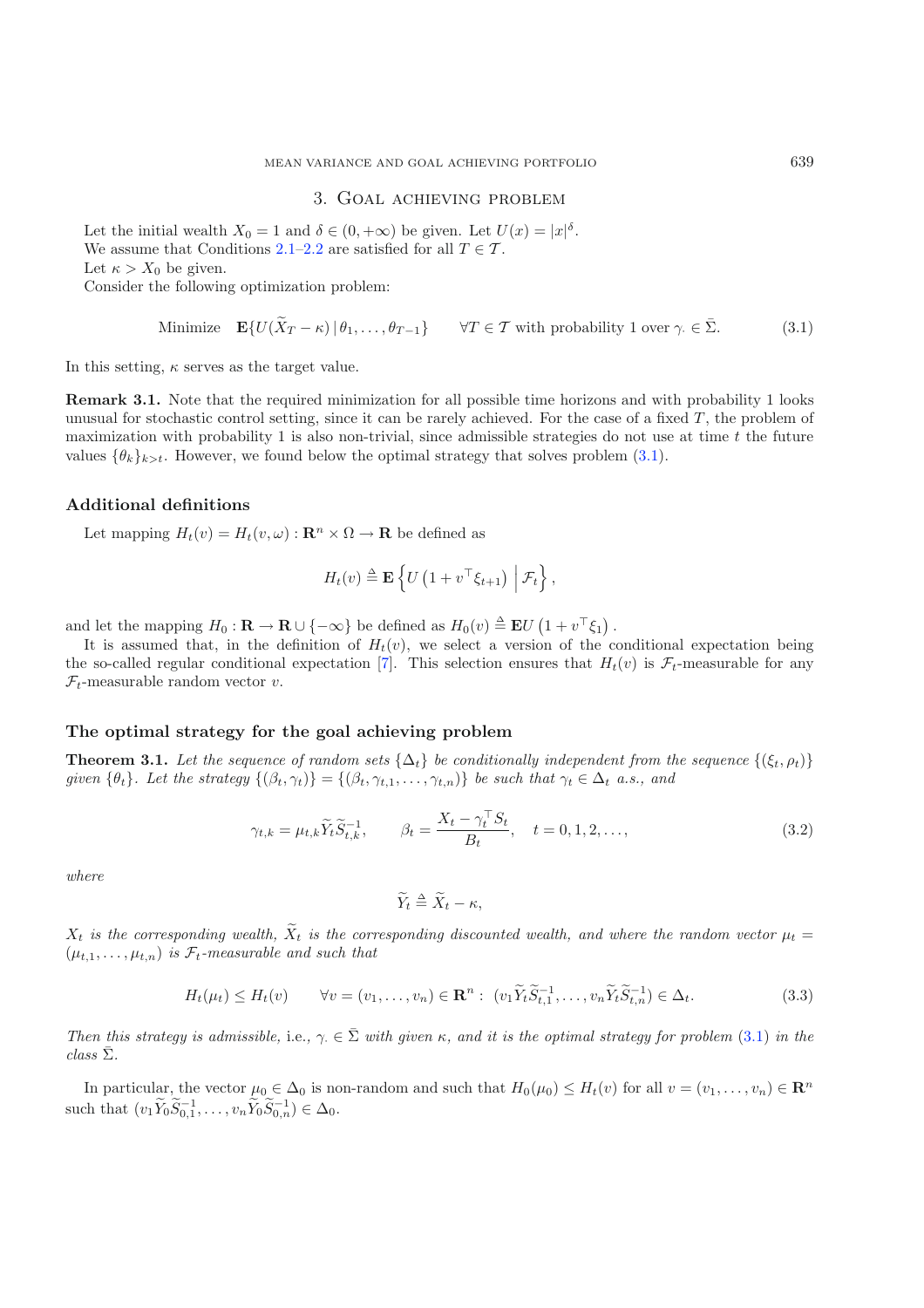## 640 N. DOKUCHAEV

Note that the assumption on the existence of the vectors  $\mu_t$  is not restrictive when U is convex. The choice of  $\mu_t$  is unique in this case.

# **Goal achieving with quadratic criterion**

<span id="page-5-6"></span>Starting from now and up to the end of the paper, we assume that  $\Delta_t \equiv \mathbb{R}^n$  and  $U(x) = x^2$ . Let  $a_0 = \mathbf{E}\xi_1, Q_0 = \mathbf{E}\xi_1\xi_1^{\dagger}$ ,

$$
a_t \triangleq \mathbf{E}\{\xi_{t+1}|\mathcal{F}_t\}, \qquad Q_t \triangleq \mathbf{E}\{\xi_{t+1}\xi_{t+1}^\top|\mathcal{F}_t\}, \quad t = 0, 1, 2 \dots \tag{3.4}
$$

<span id="page-5-5"></span><span id="page-5-2"></span>By Condition [2.2\(](#page-2-1)ii),  $Q_t > 0$  a.s. for all t.

**Theorem 3.2.** *Under the assumptions of Theorem [3.1](#page-4-1) with*  $U(x) = x^2$ ,

$$
\mu_t = -Q_t^{-1} a_t,\tag{3.5}
$$

i.e.*,*

$$
\gamma_{t,k} = -Q_t^{-1} a_t (\widetilde{X}_t - \kappa) \widetilde{S}_{t,k}^{-1}.
$$

*In addition,*

<span id="page-5-0"></span>
$$
\mathbf{E}(\widetilde{X}_T - \kappa)^2 = \alpha_T (X_0 - \kappa)^2, \qquad \mathbf{E}\widetilde{X}_T = \alpha_T (X_0 - \kappa) + \kappa,
$$
\n(3.6)

 $where X_T is the corresponding discounted wealth, and where$ 

$$
\alpha_T \triangleq \mathbf{E} \prod_{t=0}^{T-1} (1 - a_t^\top Q_t^{-1} a_t). \tag{3.7}
$$

Note that, in Theorem [3.2,](#page-5-2)  $\mathbf{E}X_T = X_0 + (X_0 - \kappa)(\alpha_T - 1) > X_0$  if  $\alpha_T < 1$ .

**Remark 3.2.** It can be seen that the optimal strategies in Theorems [3.1](#page-4-1) and [3.2](#page-5-2) are myopic; they do not depend at time t on distributions of  $\xi_{t+2}, \xi_{t+3}, \ldots$ , and it does not depend on T. It is an analog of Merton's type myopic strategy known for continuous time market.

<span id="page-5-1"></span>**Remark 3.3.** In fact, the strategies in Theorems [3.1](#page-4-1) and [3.2](#page-5-2) are such that we do not need to know the entire conditional distribution of  $(\xi_{t+1}, \rho_{t+1})$  given  $\theta_1, \ldots, \theta_t$  for calculation of the portfolio at time t: we need only the *n*-dimensional vector  $\mu_t = \mu_t(\theta_1,\ldots,\theta_t)$  defined by this distribution. It reminds the situation in continuous time setting where the so-called *"market price of risk"* process is sufficient to define the optimal strategy for log and power utility functions; see the discussion in [\[3](#page-12-11)]. This parameter  $-\mu_t$  can be considered as an analog of the so-called *"market price of risk"* process defined for the continuous time market.

# 4. Mean-variance optimal portfolio selection

<span id="page-5-3"></span>Let  $T \in \mathcal{T}$  be a given integer. Let  $\alpha \triangleq \alpha_T$  be defined by [\(3.7\)](#page-5-0).<br>Consider the following optimization problem: Consider the following optimization problem:

Minimize Var 
$$
\widetilde{X}_T
$$
 subject to  $\mathbf{E}\widetilde{X}_T \ge c$  over  $\gamma \in \overline{\Sigma}$ . (4.1)

<span id="page-5-7"></span>We assume that Conditions  $2.1-2.2$  $2.1-2.2$  are satisfied. In addition, we assume from now that the following condition is satisfied.

<span id="page-5-4"></span>**Condition 4.1.** *There exists*  $t \in \{0, 1, ..., T - 1\}$  *such that*  $P(a_t \neq 0) > 0$ *.* 

This last condition ensures that there exists a strategy such that  $\mathbf{E}\bar{X}_T \geq c$ .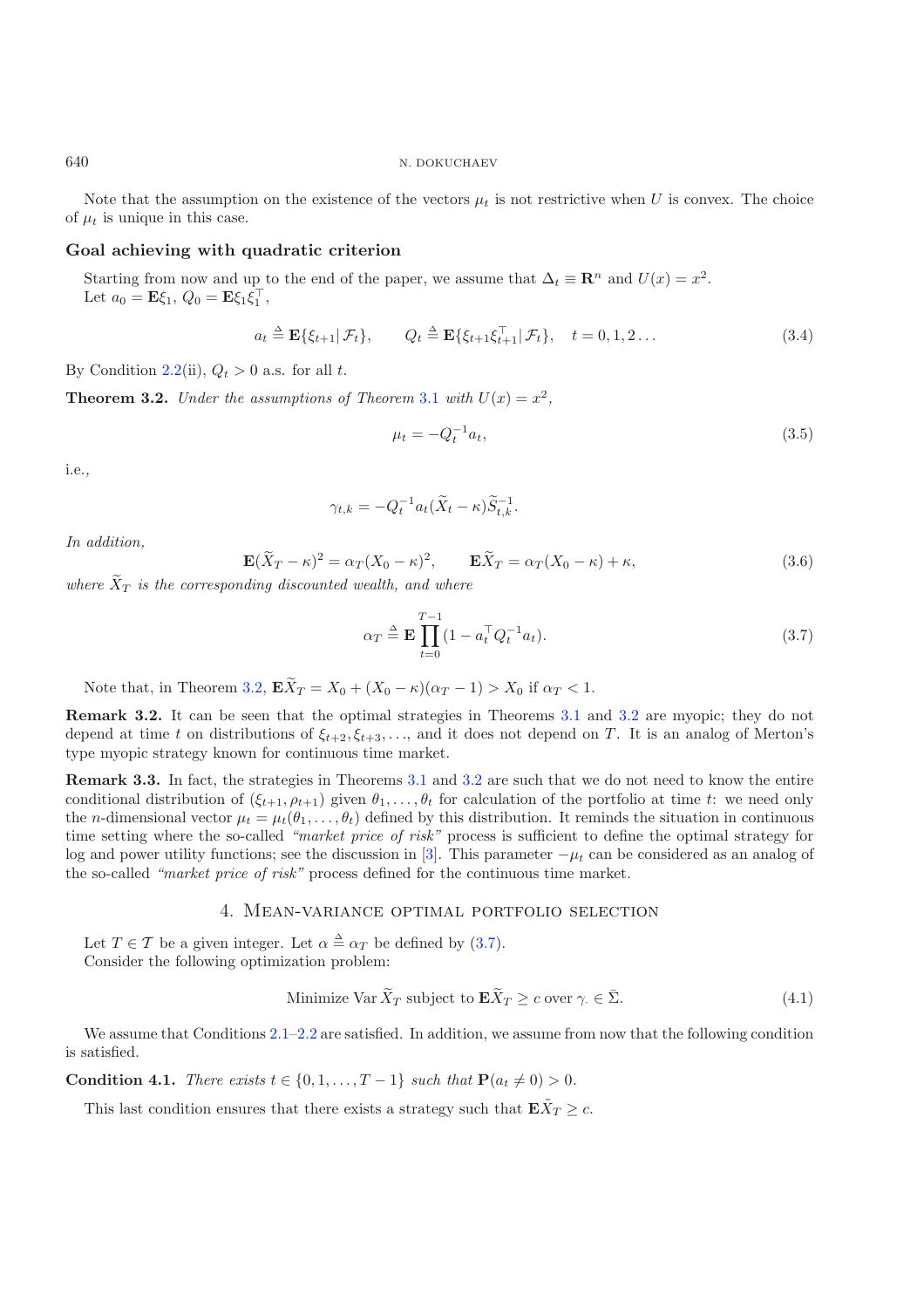**Theorem 4.1.** *The unique optimal strategy for problem* [\(4.1\)](#page-5-3) *in the class*  $\overline{\Sigma}$  *is the strategy defined in Theorem* [3.2](#page-5-2) *for the goal achieving problem with*  $U(x) = x^2$  *and with the target value* 

$$
\widehat{\kappa} = \frac{c - X_0 \alpha}{1 - \alpha}.
$$

Therefore, the optimal strategy  $\{(\beta_t, \gamma_{t,1}, \ldots, \gamma_{t,n})\}$  obtained in Theorem [4.1](#page-5-4) is such that

$$
\gamma_{t,k} = \mu_{t,k} \tilde{Y}_t \tilde{S}_{t,k}^{-1}, \qquad \beta_t = \frac{X_t - \gamma_t^{\top} S_t}{B_t}, \quad t = 0, 1, \dots, T - 1,
$$
\n(4.2)

where  $\widetilde{Y}_t \triangleq \widetilde{X}_t - \widehat{\kappa}, X_t$  is the corresponding wealth,  $\widetilde{X}_t$  is the corresponding discounted wealth,  $\mu_t = -Q_t^{-1}a_t$ , and where  $Q_t$ ,  $a_t$ , and  $\alpha$ , are defined by [\(3.4\)](#page-5-5), [\(3.7\)](#page-5-0).

<span id="page-6-1"></span>**Remark [4.1](#page-5-4).** Since  $\alpha = \alpha_T$  depends on  $(T, \{(\theta_t, S_t, \rho_t)\}_{t=1}^{T-1})$ , the optimal strategy in Theorem 4.1 is nonmyopic. However, the required information about the future distributions and terminal time is very limited: it is contained in this single scalar parameter  $\alpha$ . Strategies with similar features were introduced in [\[6\]](#page-12-17) for continuous time model: the optimal strategy for multi-stock market was represented as a myopic one given that a single scalar parameter is known (an integral of the squared risk premium process). Some development of this approach was obtained in [\[2](#page-12-18)[,4](#page-12-19)].

<span id="page-6-2"></span>**Remark 4.2.** Since the effectiveness of the forecast is usually decreasing in time, it is natural to accept that  $a_t^{\top} Q_t^{-1} a_t \to 0$  as  $t \to +\infty$ . In that case, the value  $\hat{\kappa}$  is not very sensitive with respect to the changes in the choice of large  $T$  or with respect to the errors in the estimates of the future distributions fo choice of large  $T$  or with respect to the errors in the estimates of the future distributions for large  $t$ .

#### **Robustness of the efficient frontier property**

<span id="page-6-0"></span>The fact that the forecast is required for a scalar parameter reduces impact of a forecast error. It can be seen from the following corollary.

**Corollary [4.1](#page-5-4).** *Let a strategy be calculated as suggested in Theorem 4.1 with*  $\alpha$  *replaced by some*  $\tilde{\alpha} \in (0,1)$ *.*<br>(Equipations this  $\tilde{\alpha}$  can be calculated for another time horizon  $\tilde{T} \neq T$  on it can be calc *(For instance, this*  $\tilde{\alpha}$  can be calculated for another time horizon  $T \neq T$ , or it can be calculated using some wrong<br>*prior distribution bypothesis*) Then this strategy belongs to  $\overline{\Sigma}$  and it is on the efficien *prior distribution hypothesis.) Then this strategy belongs to*  $\bar{\Sigma}$  *and it is on the efficient frontier. More precisely, this*  $\hat{\alpha} \in (0, 1)$  *defines a new target value* 

$$
\widetilde{\kappa} \triangleq \frac{c - X_0 \widetilde{\alpha}}{1 - \widetilde{\alpha}}
$$

*such that the following holds:*

- (i) This strategy is optimal for the goal achieving problem with this target value  $k$ ; and<br>*ii*) This strategy is optimal for the mean variance problem
- (ii) *This strategy is optimal for the mean variance problem*

Minimize Var 
$$
\widetilde{X}_T
$$
 subject to  $\mathbf{E}\widetilde{X}_T \geq \widetilde{c}$ ,

 $where \,\,\tilde{c}$  *is defined from the equation* 

$$
\frac{\widetilde{c} - X_0 \alpha}{1 - \alpha} = \widetilde{\kappa}.
$$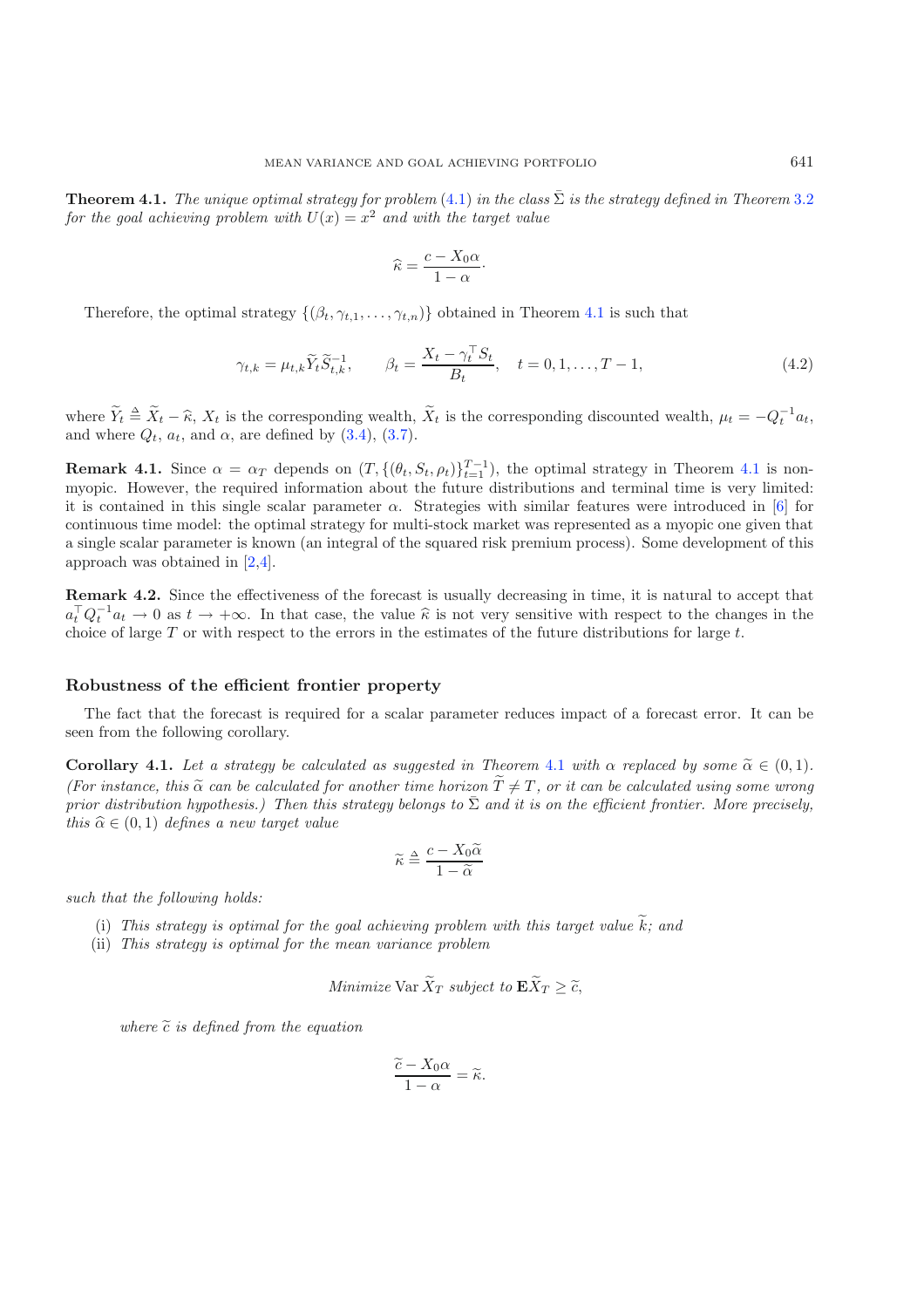# 642 N. DOKUCHAEV

The features pointed out in Remarks [4.1,](#page-6-1) [4.2,](#page-6-2) and Corollary [4.1,](#page-6-0) reduce the impact of non-myopicness of the optimal strategy from Theorem [4.1.](#page-5-4)

# **An example**

Let  $\theta_t$  be a random process with values in Z, and let  $w_t$  be a random process in  $\mathbb{R}^m$  independent from the process  $\theta_t$  and such the random variables  $w_t$  are mutually independent. Let a function  $F : \mathcal{Z} \times \mathbb{R}^m \to \mathbb{R}^n$  be given. Our assumptions cover the market model with  $\xi_t = F(\theta_{t-1}, w_t)$ . Since the optimal strategy for the goal achieving problem is myopic, it does not require to know the distribution of the process  $\theta_t$ . For instance, if  $\theta_t$ is a Markov process, than the strategy does not require its transition probabilities. The optimal strategy in Theorem [4.1](#page-5-4) requires to calculate the target value k and this requires to calculate  $\alpha$ . In particular, it requires transition probabilities of  $\theta$ , if  $\theta$ , is a Markov process transition probabilities of  $\theta_t$ , if  $\theta_t$  is a Markov process.

<span id="page-7-1"></span><span id="page-7-0"></span>**Remark 4.3.** Condition [2.1\(](#page-2-0)i) is not satisfied for a case when  $\{\xi_t, \rho_t\}$  is a general Markov process. This is why the myopicness in the last example for a special Markov process does not contradict the conclusion of Hakannson [\[9\]](#page-12-0) that serial correlations may prevent the optimal strategy to be myopic for  $U(x) = \sqrt{x}$ .

## **On the criterions with the total wealth**

The results of Li and Ng [\[13\]](#page-12-2) and Henrotte [\[10\]](#page-12-1) covers the model with random bond prices and with the total wealth presented in optimality criterion instead of the discounted wealth used in our setting. It makes difference for the case of random bond prices. More precisely, we do not consider the problems

Minimize 
$$
\mathbf{E}U(X_T - \kappa)
$$
 (4.3)

or

$$
Minimize Var X_T \text{ subject to } EX_T \ge \text{const.}
$$
\n(4.4)

<span id="page-7-2"></span>Minimize Var  $X_T$  subject to  $\mathbf{E}X_T \ge \text{const.}$  (4.4)<br>Formally, problems [\(4.3\)](#page-7-0), [\(4.4\)](#page-7-1) with random bond prices can be embedded into our model, if one takes  $B_t \equiv B_0$  and  $\Delta_t = \{v = (v_1, \ldots, v_n) : \sum_{k=1}^n S_{t,k}v_k = X_t\}$ , i.e., if the admissible strategies are such that  $\sum_{k=1}^n S_{t,k}v_k = X_t\}$ , i.e., if the admissible strategies are such that  $\sum_{k=1}^{n} \gamma_{t,k} S_{t,k} \equiv X_t$ . In that case, the bond price process can be included into the model as a component of the vector process  $S_t$ , (for instance, as  $S_{t+1}$ ). In our potations for the goal-achieving problem, the vector process  $S_t$  (for instance, as  $S_{t,1}$ ). In our notations for the goal-achieving problem, these constraints mean that  $(X_t - \rho_t \kappa) \sum_{k=1}^n \mu_{t,k} \equiv X_t$ . This approach requires minimization of  $H_t(v)$  over the sets  $\Delta_t$  that depend<br>on X, defined by the past prices and past portfolio choices. We leave it for the future research on  $X_t$  defined by the past prices and past portfolio choices. We leave it for the future research.

## <span id="page-7-3"></span>A. Appendix: Proofs

*Proof of Proposition* [2.1](#page-3-1). repeats the proof of Proposition 2.1 for the case  $n = 1$  from Dokuchaev [\[1](#page-12-9)], p. 17, and we omit it here.  $\Box$ 

*Proof of Theorem* [3.1](#page-4-1). By [\(3.2\)](#page-4-2),  $\gamma_{t,k} = \mu_{t,k} \widetilde{Y}_t \widetilde{S}_{t,k}^{-1}$ , and Proposition [2.1](#page-3-1) implies that

$$
\widetilde{X}_{t+1} - \widetilde{X}_t = \widetilde{Y}_{t+1} - \widetilde{Y}_t = \gamma_t^\top [\widetilde{S}_{t+1} - \widetilde{S}_t] = \gamma_t^\top \widetilde{S}_t \xi_{t+1} = \mu_t^\top \xi_{t+1} \widetilde{Y}_t.
$$
\n(A.1)

By  $(A.1)$ ,

$$
\widetilde{Y}_t = \widetilde{Y}_{t-1} + \widetilde{Y}_{t-1} \mu_{t-1}^\top \xi_t, \quad t \ge 1.
$$
\n
$$
\widetilde{Y}_T = \widetilde{Y}_0 \prod_{i=1}^T (1 + \mu_{t-1}^\top \xi_t) \tag{A.2}
$$

It follows that

$$
Y_T = Y_0 \prod_{t=1} (1 + \mu_{t-1}^{\perp} \xi_t). \tag{A.2}
$$
  

$$
\bar{\Sigma}.
$$
 By Condition 2.2(ii), it follows that  $|\mu_t| \le c$  given  $\theta_1, \dots, \theta_t$ , where  $c = c(\theta_1, \dots, \theta_t) \in$ 

Let us show that  $\gamma \in \bar{\Sigma}$ . By Condition [2.2\(](#page-2-1)ii), it follows that  $|\mu_t| \leq c$  given  $\theta_1, \ldots, \theta_t$ , where  $c = c(\theta_1, \ldots, \theta_t) \in$ [ $0, +\infty$ ). By Condition [2.2\(](#page-2-1)i), it follows that  $\mathbf{E}\{|\widetilde{Y}_t|\ |\theta_1,\ldots,\theta_t\} < +\infty$ ,  $\mathbf{E}\{|\widetilde{X}_t|\ |\theta_1,\ldots,\theta_t\} < +\infty$  a.s., and, therefore  $\mathbf{E}\{|\mathbf{Y}_t|\ |\theta_1,\ldots,\theta_t\}$ therefore,  $\mathbf{E} \{ |X_t| \mid \theta_1, \ldots, \theta_t \} < +\infty$  a.s. for  $t \geq 0$ . Hence the strategy [\(3.2\)](#page-4-2) is admissible and  $\gamma \in \bar{\Sigma}$ .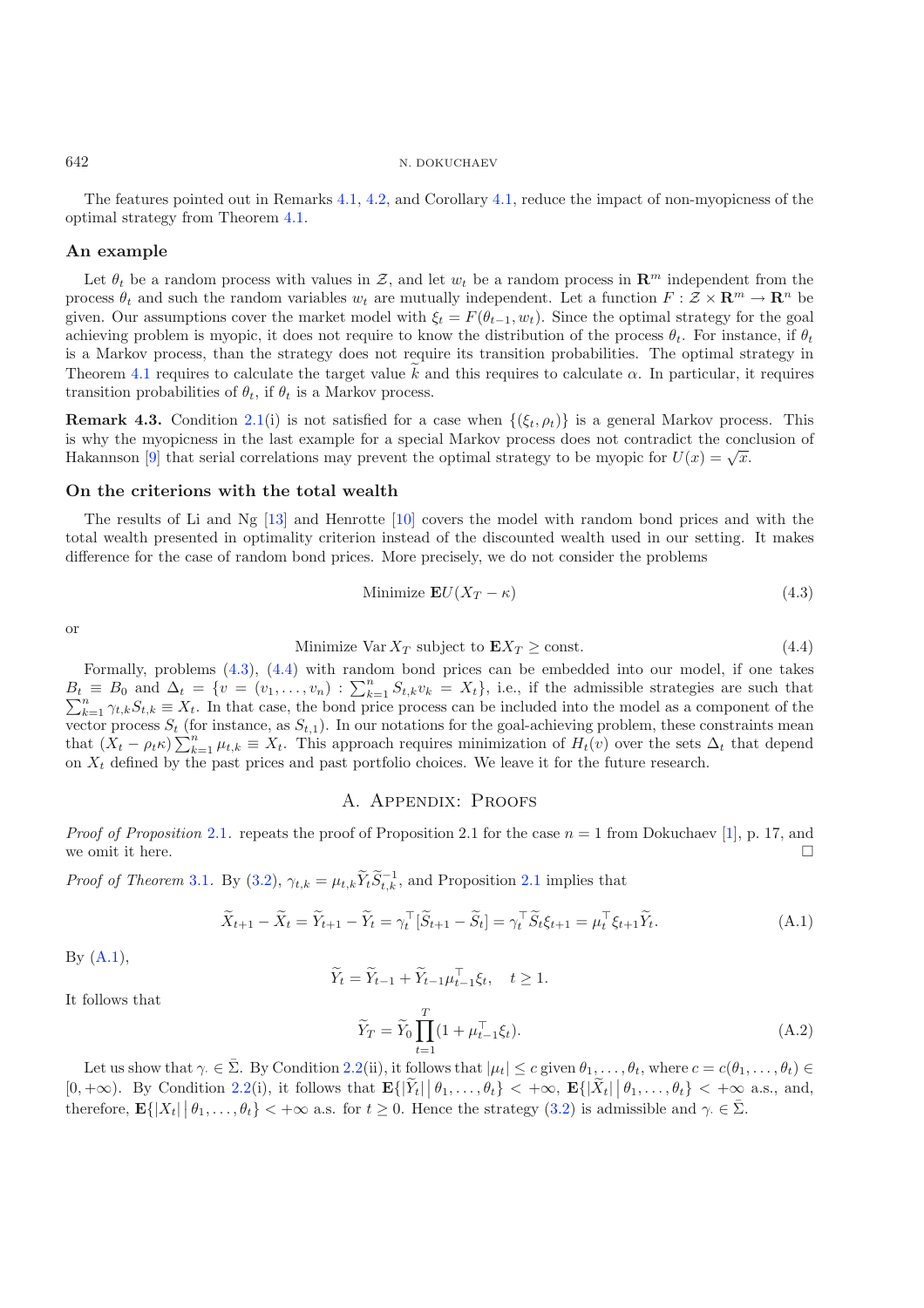Let us show that the strategy  $\gamma$  is optimal in the class  $\bar{\Sigma}$ . Consider an arbitrary admissible strategy  $-\frac{f(\alpha')}{\gamma}$  of  $\bar{\Sigma}$  Let  $\tilde{Y}'$  be the corresponding discounted wealth  $\tilde{Y}' - \tilde{Y}'$  is Set  $\gamma' = \{(\gamma'_{t,1}, \ldots, \gamma'_{t,n})\} \in \bar{\Sigma}$ . Let  $\widetilde{X}'_t$  be the corresponding discounted wealth,  $\widetilde{Y}'_t = \widetilde{X}'_t - \kappa$ . Set

$$
\mu'_{t,k} \triangleq \begin{cases} \gamma'_{t,k} \tilde{\mathbf{S}}_{t,k} \widetilde{Y_t'}^{-1}, & \widetilde{Y_t'} \neq 0, \\ 0, & \widetilde{Y_t'} = 0, \end{cases} \quad t \ge 0.
$$

Clearly,  $\gamma'_{t,k} = \mu'_{t,k} \widetilde{Y}_t' \widetilde{S}_{t,k}^{-1}$  a.s. for  $t \geq 0$ , and

$$
\widetilde{Y}'_t = \widetilde{Y}'_{t-1} + \mu'_{t-1}^\top \xi_t \widetilde{Y}'_{t-1}, \quad t \ge 1,
$$
\n
$$
\widetilde{Y}'_T = \widetilde{Y}_0 \prod_{t=1}^T (1 + \mu'_{t-1}^\top \xi_t).
$$

Set  $\Theta \triangleq (\theta_1, \dots, \theta_{T-1})$  for  $T > 1$ . To cover the case when  $T = 1$ , we assume that  $\Theta = 1$  if  $T = 1$ ; in that case, the conditional expectations **E**{·|Θ} below became unconditional expectations.

We have that

$$
\mathbf{E}\{U(\widetilde{Y}'_T) | \Theta\} = U(\widetilde{Y}_0)\mathbf{E}\left\{\prod_{t=1}^T U(1 + \mu'_{t-1} \top \xi_t) | \Theta\right\}.
$$

Set

$$
V_t \stackrel{\Delta}{=} U\left(1 + \mu_{t-1}^\top \xi_t\right), \qquad V_t' \stackrel{\Delta}{=} U\left(1 + \mu_{t-1}'^\top \xi_t\right). \tag{A.3}
$$

Set

$$
W_t \triangleq (\rho_1, \xi_1, \dots, \rho_t, \xi_t, \Theta), \quad t > 0, \qquad W_0 = \Theta.
$$

Let  $\mathbf{E}_{W_t}$  denotes the conditional expectation  $\mathbf{E}\{\cdot | W_t\}$ , and let  $\mathbf{E}_{W_0} = \mathbf{E}$ . We introduce the following sequences of random variables: of random variables:

$$
\psi_T \triangleq \mathbf{E}_{W_{T-1}} V_T
$$
,  $\psi_t \triangleq \mathbf{E}_{W_{t-1}} [V_t \psi_{t+1}], \qquad t = T - 1, ..., 1$ ,

and

$$
\psi'_T \triangleq \mathbf{E}_{W_{T-1}} V'_T
$$
,  $\psi'_t \triangleq \mathbf{E}_{W_{t-1}} [V'_t \psi_{t+1}], \qquad t = T - 1, ..., 1.$ 

<span id="page-8-0"></span>By the definitions,

$$
\mathbf{E}\{U(\widetilde{Y}_T) \mid \Theta\} = U(\widetilde{Y}_0)\mathbf{E}\Big\{\psi_1 \mid \Theta\Big\}, \qquad \mathbf{E}\{U(\widetilde{Y}'_T) \mid \Theta\} = U(\widetilde{Y}_0)\mathbf{E}\Big\{\psi'_1 \mid \Theta\Big\}.
$$
 (A.4)

By Condition [2.1\(](#page-2-0)i), the vectors  $(\xi_t, \rho_t)$ ,  $t \ge 1$ , are conditionally independent given  $\Theta$ . By the definitions,  $\mu_t$ are non-random for any t in the conditional probability space given  $\Theta$ . It follows that  $\psi_t$  are non-random for any t in the conditional probability space given  $\Theta$ .

By [\(3.3\)](#page-4-3),

$$
\mathbf{E}_{W_{T-1}} V_T \le \mathbf{E}_{W_{T-1}} \bar{V}'_T \quad \text{a.s.}
$$

Hence

$$
\psi_T \le \psi'_T \quad \text{a.s.}
$$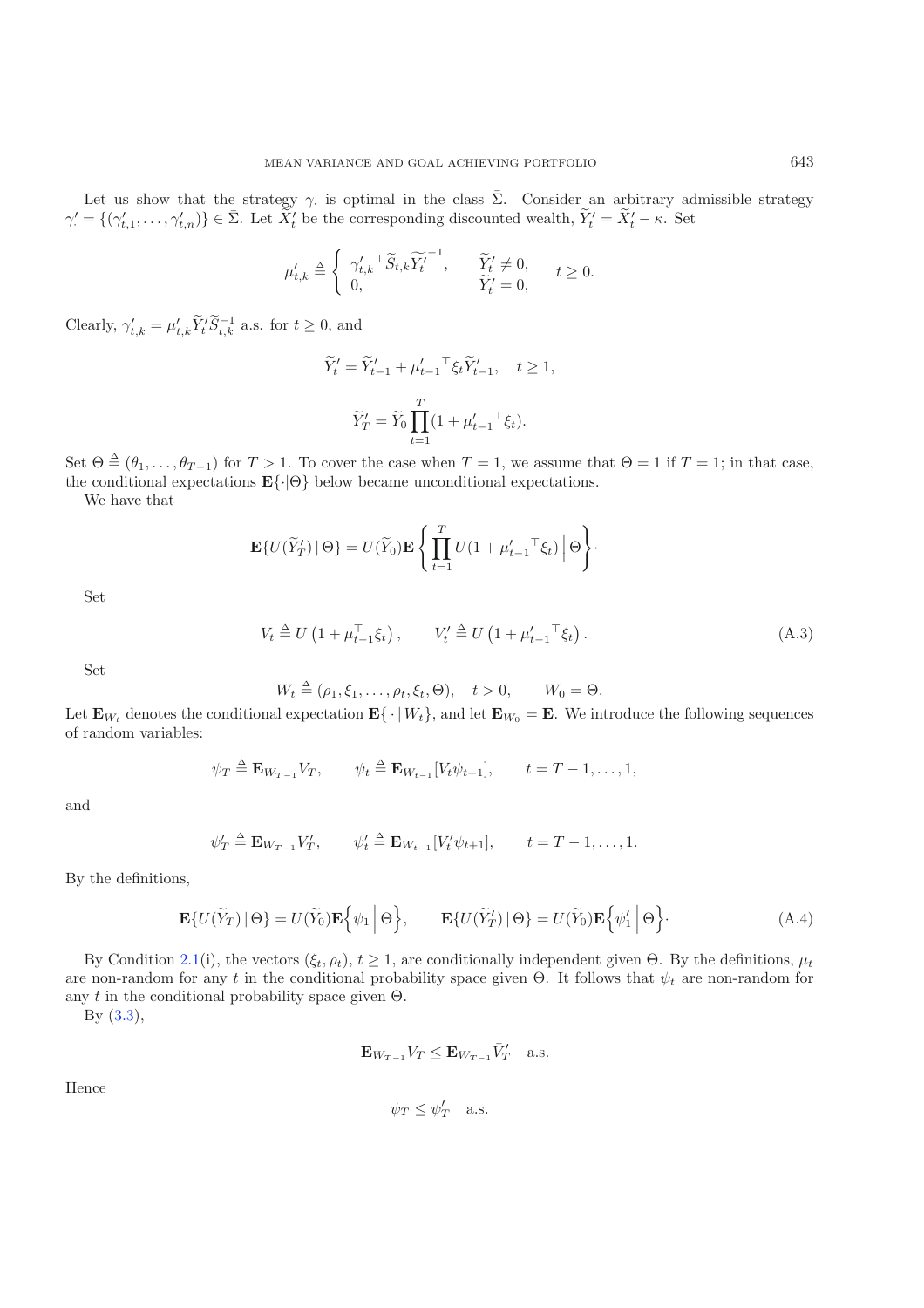<span id="page-9-1"></span>644 N. DOKUCHAEV

By [\(3.3\)](#page-4-3) again, it follows that

<span id="page-9-2"></span><span id="page-9-0"></span>
$$
\mathbf{E}_{W_{t-1}} V_t \le \mathbf{E}_{W_{t-1}} V_t' \quad \text{a.s.} \tag{A.5}
$$

Let  $t \in \{2, \ldots, T\}$ . Let us show that if

$$
\psi_t \le \psi_t' \quad \text{a.s.} \tag{A.6}
$$

then

$$
\psi_{t-1} \le \psi_{t-1}' \quad \text{a.s.} \tag{A.7}
$$

 $\Box$ 

Let [\(A.6\)](#page-9-0) be satisfied. Remind that  $\psi_t$  is non-random on the conditional probability space given Θ. By [\(A.5\)](#page-9-1), it follows that it follows that

$$
\psi_{t-1} = \mathbf{E}_{W_{t-1}}[V_t \psi_t] \le \mathbf{E}_{W_{t-1}}[V'_t \psi_t] \le \mathbf{E}_{W_{t-1}}[V'_t \psi'_t] = \psi'_{t-1}
$$
 a.s.

Hence [\(A.7\)](#page-9-2) follows from [\(A.6\)](#page-9-0). Therefore, it can be concluded that  $\psi_1 \leq \psi'_1$  a.s. By [\(A.4\)](#page-8-0), it follows that  $\mathbf{F}(U(\widetilde{Y}) \setminus \mathbf{Q}) \leq \mathbf{F}(U(\widetilde{Y}) \setminus \mathbf{Q}) \leq \mathbf{F}(U(\widetilde{Y}) \setminus \mathbf{Q}) \leq \mathbf{F}(U(\widetilde{Y}) \setminus \mathbf{Q})$  as T  $\mathbf{E}\{U(Y_T) | \Theta\} \leq \mathbf{E}\{U(Y'_T) | \Theta\}$  a.s. Hence  $\mathbf{E}\{U(Y_T) | \Theta\} \geq \mathbf{E}\{U(Y'_T) | \Theta\}$  a.s. This completes the proof of  $\Box$ Theorem  $3.1$ .  $\Box$ 

*Proof of Theorem* [3.2](#page-5-2)*.* By Condition [2.1\(](#page-2-0)i), we have that

$$
a_t \triangleq \mathbf{E}\{\xi_{t+1}|\theta_1,\ldots,\theta_t\}, \qquad Q_t \triangleq \mathbf{E}\{\xi_{t+1}\xi_{t+1}^\top|\theta_1,\ldots,\theta_t\}, \quad t \geq 0.
$$

Further,

$$
H_t(v) = \mathbf{E}\{U(1+v^\top\xi_{t+1})|\mathcal{F}_t\} = \mathbf{E}\{(1+v^\top\xi_{t+1})^2|\theta_1,\ldots,\theta_t\}
$$
  
=  $1+2v^\top a_t + v^\top Q_t v = (v+Q_t^{-1}a_t)^\top Q_t (v+Q_t^{-1}a_t) + 1 - a_t^\top Q_t^{-1}a_t.$ 

<span id="page-9-3"></span>Hence  $\mu_t = -Q_t^{-1} a_t$  is the unique vector that solves [\(3.3\)](#page-4-3) for  $U(x) = x^2$ . For this  $\mu_t$ ,

$$
\mathbf{E} \prod_{t=0}^{T-1} (1 + \mu_t^{\top} \xi_{t+1})^2 = \mathbf{E} \mathbf{E} \left\{ \prod_{t=0}^{T-1} (1 + \mu_t^{\top} \xi_{t+1})^2 \middle| \Theta \right\} = \mathbf{E} \prod_{t=0}^{T-1} (1 - a_t^{\top} Q_t a_t) = \alpha_T.
$$
 (A.8)

By [\(A.2\)](#page-7-3), it follows that, for this  $\mu_t$ ,

$$
\mathbf{E}(\widetilde{X}_T - \kappa)^2 = \mathbf{E}\mathbf{E}(\widetilde{X}_T - \kappa)^2 |\Theta\rangle = (X_0 - \kappa)^2 \mathbf{E} \prod_{t=0}^{T-1} H_t(\mu_t)
$$
  
=  $(X_0 - \kappa)^2 \mathbf{E} \prod_{t=0}^{T-1} (1 - a_t^{\top} Q_t^{-1} a_t) = (X_0 - \kappa)^2 \alpha_T.$ 

We used for the second equality here that  $a_t$  and  $Q_t$  are non-random on the conditional probability space given Θ. Similarly,

$$
\mathbf{E}(\widetilde{X}_T - \kappa) = \mathbf{E}\mathbf{E}(\widetilde{X}_T - \kappa)|\Theta\} = (X_0 - \kappa)\mathbf{E}\prod_{t=0}^{T-1}(1 - a_t^\top Q_t^{-1}a_t) = (X_0 - \kappa)\alpha_T.
$$

This completes the proof of Theorem [3.2.](#page-5-2)

*Proof of Theorem* [4.1](#page-5-4). Let mappings  $\Phi_i : \overline{\Sigma} \to \mathbf{R}$  be defined as  $\Phi_0(\gamma) = \mathbf{E} \widetilde{X}_T^2$ ,  $\Phi_1(\gamma) = \mathbf{E} \widetilde{X}_T$ , where  $\widetilde{X}_T$  is the corresponding discounted wealth corresponding discounted wealth.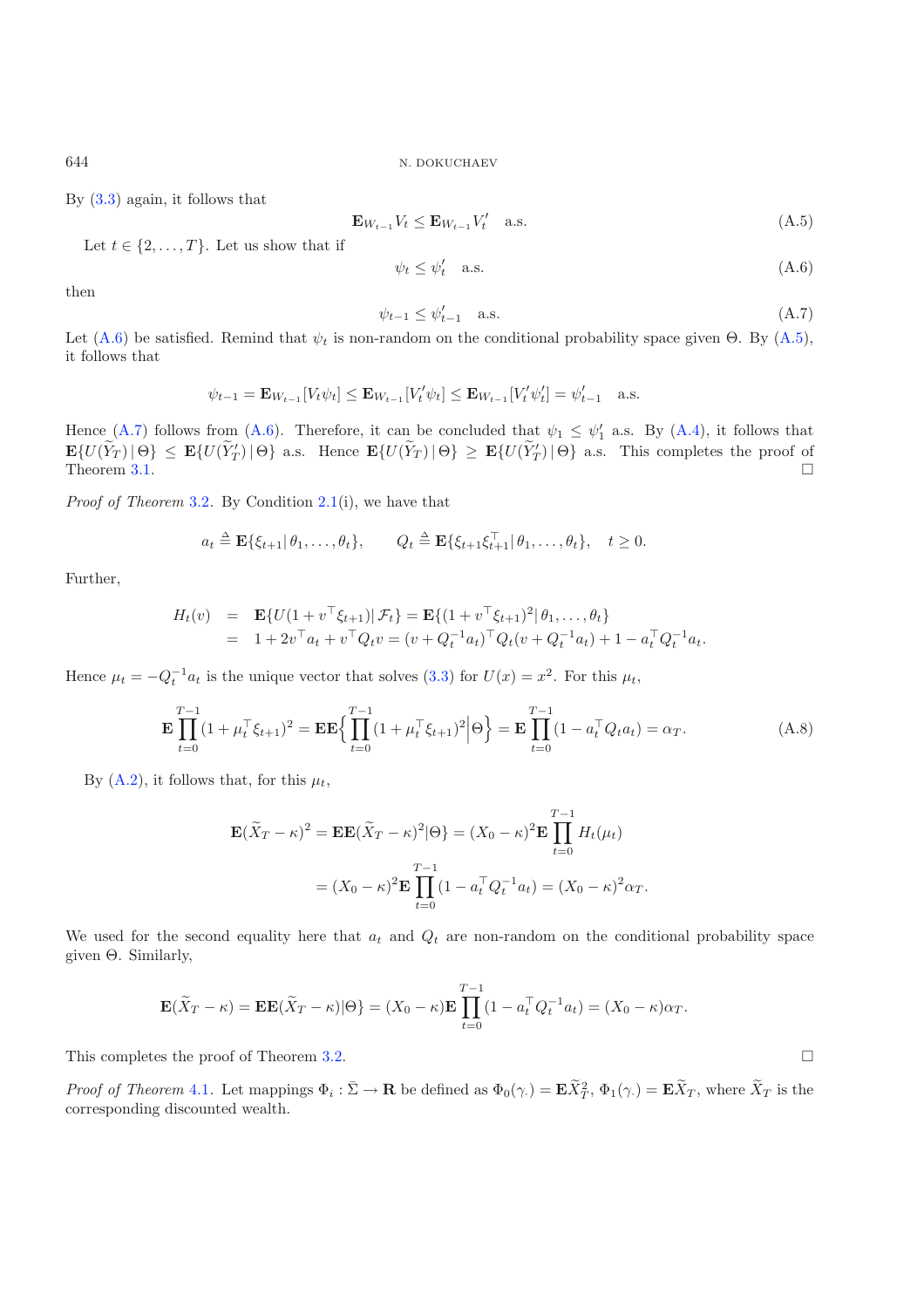<span id="page-10-0"></span>**Proposition A.1.** *Problem* [\(4.1\)](#page-5-3) *has the same set of solutions as any of the following problems of minimization over*  $\gamma$ *.*  $\in \overline{\Sigma}$ *:* 

<span id="page-10-1"></span>
$$
(\mathrm{i})
$$

Minimize Var 
$$
X_T
$$
 subject to  $\mathbf{E} X_T = c$ . (A.9)

<span id="page-10-2"></span>(ii)

Minimize 
$$
\mathbf{E}\widetilde{X}_T^2
$$
 subject to  $\mathbf{E}\widetilde{X}_T = c$ . (A.10)

<span id="page-10-3"></span>(iii)

Minimize 
$$
\mathbf{E}\widetilde{X}_T^2
$$
 subject to  $\mathbf{E}\widetilde{X}_T \geq c$ . (A.11)

*Proof of Proposition* [A.1](#page-10-0). Since  $\text{Var } X_T = \mathbf{E} X_T^2 - (\mathbf{E} X_T^2)$  $(X_T^2 - (E X_T)^2)$ , we have that problems  $(A.9)$  and  $(A.10)$  are equivalent, *i.e.*, they have the same sets of the solutions. Further, let  $J \triangleq \inf_{\mathbf{E}} \mathbf{E} \tilde{X}_T^2$  for problem [\(A.10\)](#page-10-2). It follows<br>that there exists a sequence  $f_0 k_1 + \infty \subset \bar{\Sigma}$  such that  $\Phi_2(e^k) \to J$  as  $k \to +\infty$  and that there exists a sequence  $\{\gamma^k\}_{k=1}^{+\infty} \subset \bar{\Sigma}$  such that  $\Phi_0(\gamma^k) \to J$  as  $k \to +\infty$  and  $\Phi_1(\gamma^k) = h_k c$ , where  $h_k \geq 1$ .  $\operatorname{Set} \ \widehat{\gamma}^k$ <br>It folle Set  $\hat{\gamma}_i^k \triangleq h_k^{-1} \gamma_i^k$ . The kind of the functions  $\Phi_i$  is such that  $\Phi_0(\hat{\gamma}_i^k) = h_k^{-2} \Phi_0(\gamma_i^k) \leq \Phi_0(\hat{\gamma}_i^k)$  and  $\Phi_1(\hat{\gamma}_i^k) = c$ .<br>It follows that the wider condition in problem [\(A.11\)](#page-10-3) does not improve the p comparing with problem  $(A.10)$ . Similarly, it can be shown that problem  $(4.1)$  is equivalent to problem  $(A.9)$ . This completes the proof.  $\Box$ 

Let us continue the proof of Theorem [4.1.](#page-5-4) It follows from Proposition [A.1](#page-10-0) that it suffices to solve problem [\(A.11\)](#page-10-3).

Let us show first that the strategy presented is optimal.

<span id="page-10-4"></span>Let us introduce the Lagrangian for the problem [\(A.11\)](#page-10-3)

$$
L(\gamma, q) \triangleq \Phi_0(\gamma) + q(c - \Phi_1(\gamma)) = \mathbf{E}\widetilde{X}_T^2 + q(c - \mathbf{E}\widetilde{X}_T).
$$

It can rewritten as

$$
L(\gamma, q) = \mathbf{E} \left( \widetilde{X}_T - \frac{q}{2} \right)^2 + qc - \frac{q^2}{4} \cdot
$$

Let

$$
\widehat{q} = \frac{2(c - X_0 \alpha)}{1 - \alpha}.
$$

Consider now the problem

Minimize 
$$
L(\gamma, \hat{q}) = \mathbf{E} \left( \tilde{X}_T - \frac{\hat{q}}{2} \right)^2 + \hat{q}c - \frac{\hat{q}^2}{4}
$$
 over  $\gamma \in \bar{\Sigma}$ . (A.12)

Theorem [3.2](#page-5-2) applied for  $\hat{\kappa} = \hat{q}/2$  and  $U(x) = x^2$  gives the unique optimal solution  $\hat{\gamma}$  of problem [\(A.12\)](#page-10-4).

Further, it follows from [\(3.6\)](#page-5-6) that the corresponding discounted wealth is such that

$$
\mathbf{E}\widetilde{X}_T = \alpha \left(X_0 - \frac{\widehat{q}}{2}\right) + \frac{\widehat{q}}{2} = \alpha \left(X_0 - \frac{2(c - X_0\alpha)}{1 - \alpha}\right) + \frac{2(c - X_0\alpha)}{1 - \alpha}
$$

$$
= \frac{1}{1 - \alpha} \left((1 - \alpha)\alpha X_0 - \alpha c + \alpha^2 X_0 + c - \alpha X_0\right) = c.
$$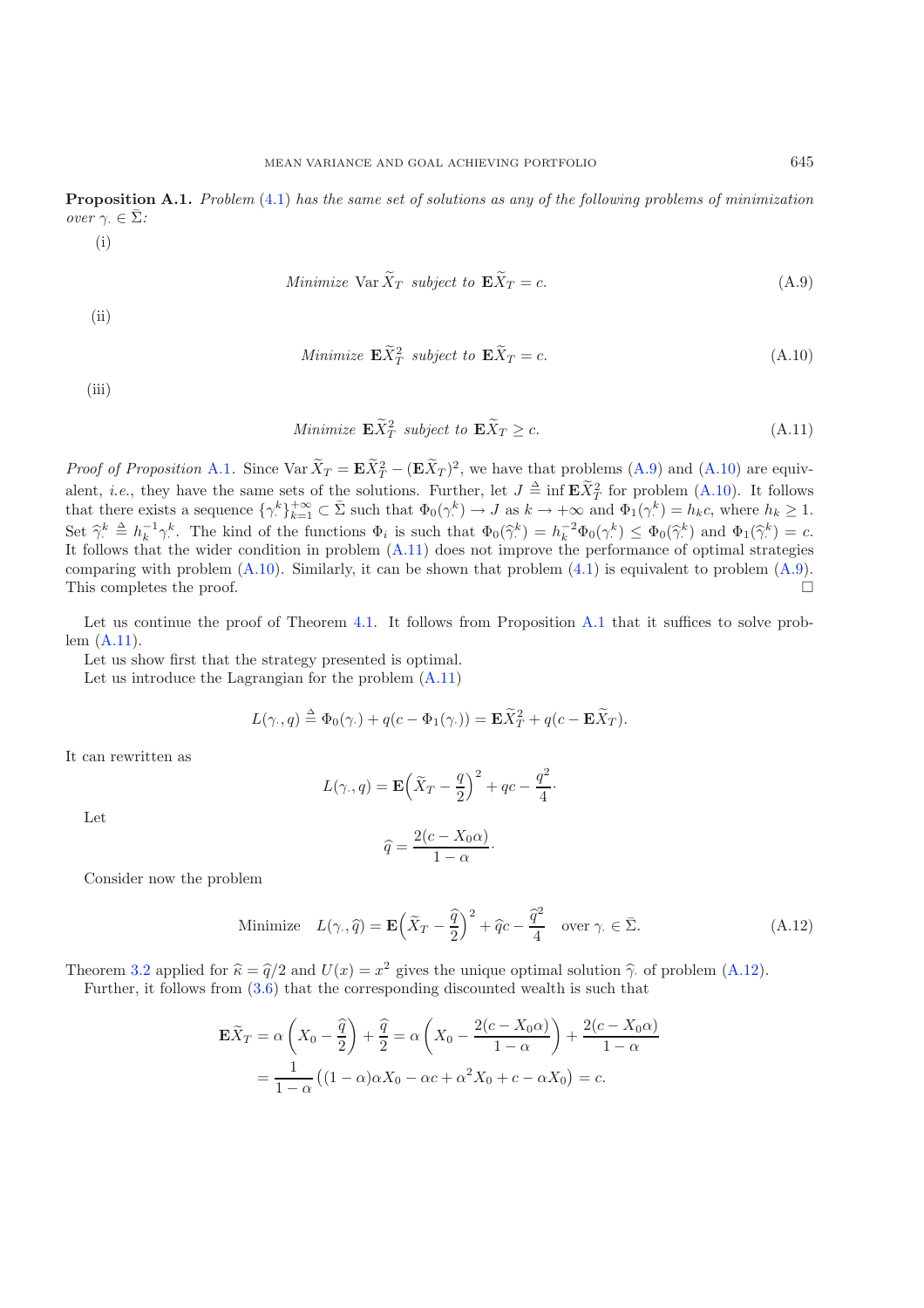Set  $\bar{\Sigma}_0 = \{ \gamma \in \bar{\Sigma} : \mathbf{E}\widetilde{X}_T \ge c \}$ . Let  $\gamma \in \bar{\Sigma}_0$ , then

$$
\Phi_0(\gamma.) - \Phi_0(\widehat{\gamma.}) \ge L(\gamma., \widehat{q}) - L(\widehat{\gamma}, \widehat{q}) \ge 0.
$$

Therefore, the strategy  $\gamma$  is optimal for the problem [\(4.1\)](#page-5-3).

Let us show that the optimal strategy is unique. Note that Condition [4.1](#page-5-7) ensures that the following *Slater condition* is satisfied:

$$
\exists \gamma \in \bar{\Sigma}: \mathbf{E}\widetilde{X}_T > c. \tag{A.13}
$$

The following proposition follows from classical Lagrange Duality Theorem (see, e.g., [\[16\]](#page-12-20), Chap. 8.6, p. 224).

## <span id="page-11-1"></span>**Proposition A.2.**

(i) *The following relation holds:*

$$
\inf_{\gamma \in \bar{\Sigma}_0} \tilde{X}_T^2 = \inf_{\gamma \in \bar{\Sigma}} \sup_{q \ge 0} L(\gamma, q) = \sup_{q \ge 0} \inf_{\gamma \in \bar{\Sigma}} L(\gamma, q). \tag{A.14}
$$

<span id="page-11-0"></span>*The supremum on the right-hand side of*  $(A.14)$  *is achievable for a finite*  $\hat{q} \geq 0$ *.* 

(ii) *If the infimum on the left of*  $(A.14)$  *is achieved for some*  $\gamma \in \Sigma$  (i.e., *it is the solution of the minimization problems with constraints* [\(4.1\)](#page-5-3)*), then*

$$
\widehat{q}(\mathbf{E}\widetilde{X}_T - c) = 0. \tag{A.15}
$$

*The pair*  $(\gamma, \hat{q})$  *is the solution of the problem*  $\sup_{q\geq 0} \inf_{\gamma \in \bar{\Sigma}} L(\gamma, q)$ *, and*  $\gamma$  *is the solution of the problem*  $\inf_{\gamma \in \overline{\Sigma}} L(\gamma, \widehat{q}).$ 

We have that  $\gamma = \hat{\gamma}(q)$  defined by Theorem [3.2](#page-5-2) with  $U(x) = x^2$  and  $\kappa = q/2$  is the unique solution of the problem inf<sub> $\gamma \in \bar{\Sigma} L(\gamma, q)$ .</sub>

By Theorem [3.2,](#page-5-2) we have

$$
L(\widehat{\gamma}(q), q) = \left(X_0 - \frac{q}{2}\right)^2 \mathbf{E} \prod_{t=0}^{T-1} (1 + \mu_t^{\top} \xi_{t+1})^2 + qc - \frac{q^2}{4} = \left(X_0 - \frac{q}{2}\right)^2 \alpha + qc - \frac{q^2}{4}.
$$

#### We used  $(A.8)$  here.

Clearly,  $\alpha = \alpha_T \in (0, 1)$ , and the problem

Maximize 
$$
L(\widehat{\gamma}(q), q) = \left(X_0 - \frac{q}{2}\right)^2 \alpha + qc - \frac{q^2}{4}
$$
 over  $q > 0$ 

has the unique solution  $\hat{q}$ . Therefore,  $\hat{q}$  is the unique solution of the problem sup<sub>q≥0</sub>  $L(\hat{\gamma}(q), q)$ , and the pair  $(\widehat{\gamma}, (\widehat{q}), \widehat{q})$  is the unique solution of the problem sup<sub>q>0</sub> inf<sub>γ·∈Σ</sub>  $L(\gamma, q)$ . Then the uniqueness of optimal strategy follows from Proposition [A.2\(](#page-11-1)ii). This completes the proof of Theorem [4.1.](#page-5-4)

*Proof of Corollary* [4.1](#page-6-0). The choice of  $\alpha$  is used for the calculation of the target value only. Therefore, the pair  $(\tilde{\alpha}, c)$  gives the same strategy as the pair  $(\alpha, \tilde{c})$ . This completes the proof.  $(\tilde{\alpha}, c)$  gives the same strategy as the pair  $(\alpha, \tilde{c})$ . This completes the proof.  $\Box$ 

*Acknowledgements*. This work was supported by NSERC grant of Canada 341796-2008 to the author.